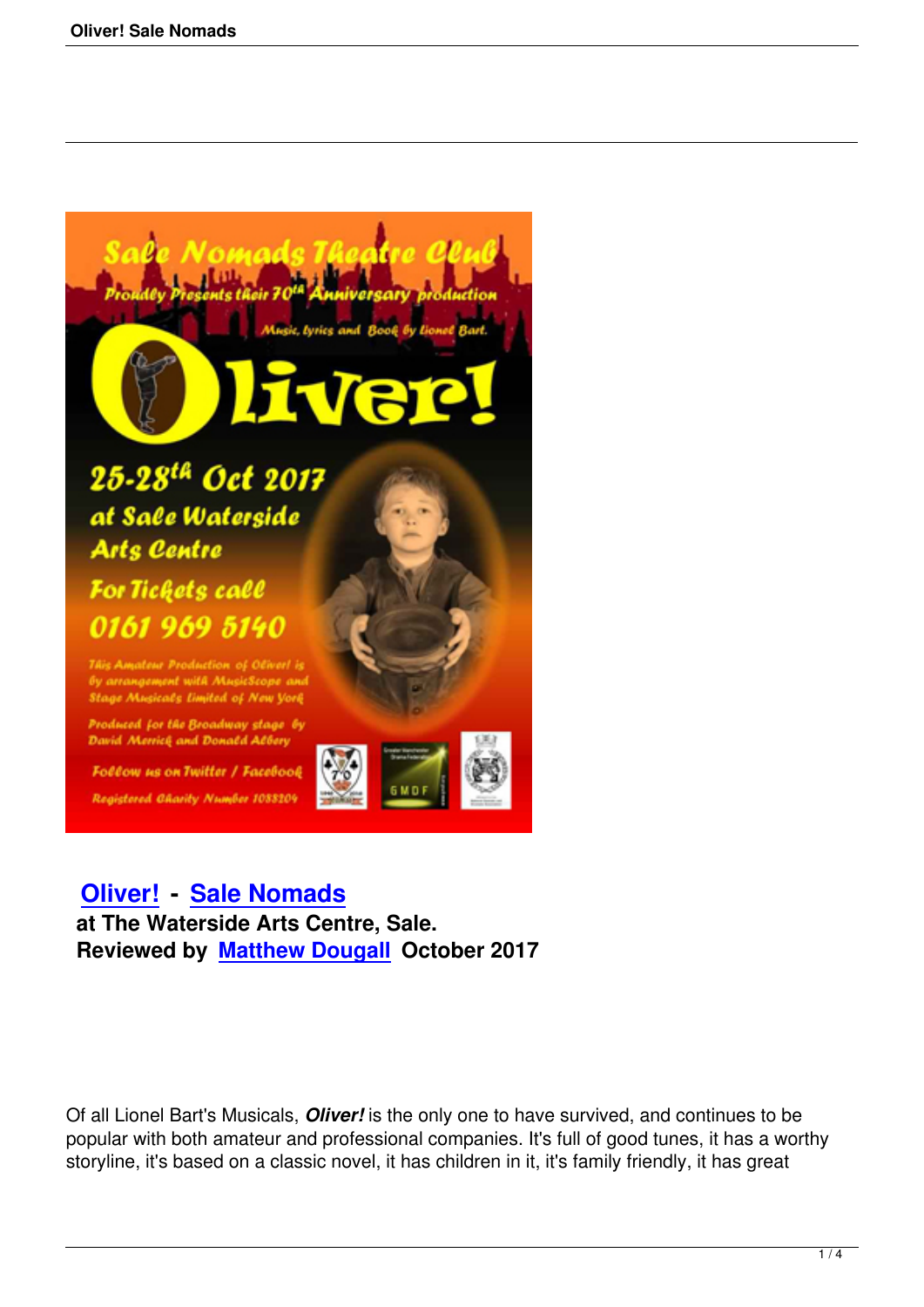characters, a great balance between tragedy and comedy - basically it has everything for an entertaining evening out at the theatre.

No wonder then that this Musical is the one I have, I think, seen more times than any other. And so I must take my hat off to **Sale Nomads** and say a huge congratulations - it is the first time I have ever seen both boys and girls in the workhouse scene at the beginning. Yes, I know historically that boys and girls had separate lodgings but somehow I have never bought into girls pretending to be boys here and so having the girls in the ensemble actually being girls and not boys was a first for me, and an absolute delight. Well done.

All the principal roles were well cast and all had a good grounding of their characters and characterisations, and a good pace was kept throughout the show. The young Oliver Twist himself, played here by a delightful young lad with a lovely stage presence and sonorous singing voice, **Josh Moreton**.

And although Oliver is both the protagonist and the show's title, the story isn't really all about him, but instead uses his journey as a political and social comment on the state of the country, and so many of the characters that Oliver meets along his travel are actually personified allegories of a corrupt, violent and self-aggrandising government (not much has changed has it since Dickens first wrote Oliver Twist in 1837!).

Back to this evening's show, and as previously mentioned, all principal roles were excellently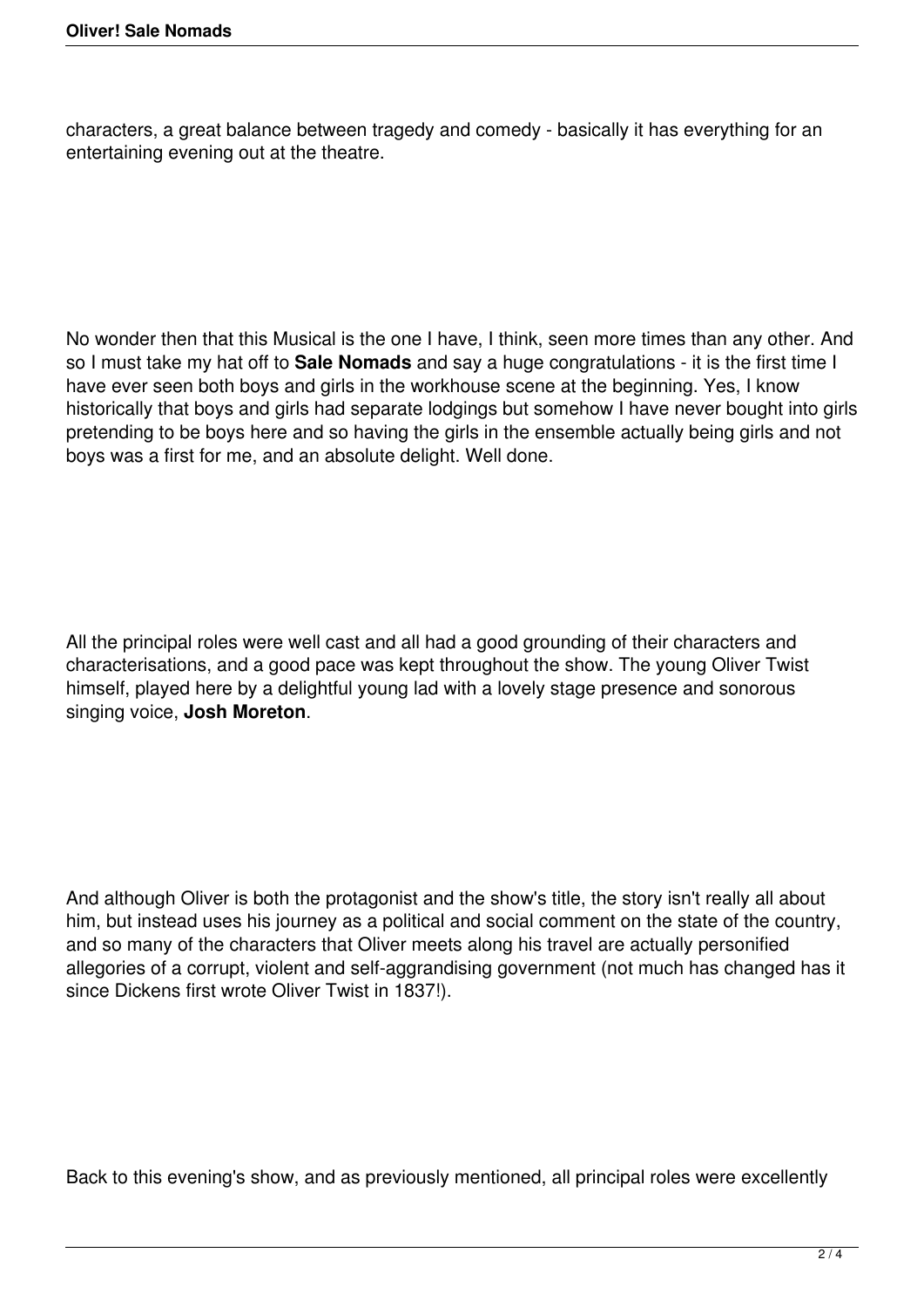cast and well thought through. However, I do believe a couple of them are worthy of a special mention. **Peter McClafferty**'s Bill Sykes was suitably large, over-top-top and malevolent, and his moment of realisation after killing Nancy was excellently measured. Mr. Sowerberry was given just the right amount of obsequiousness by **Derek**

## **Stuart-Cole**

(although I didn't understand the need for the white face make-up). A role which mostly gets completely overlooked, simply due to the fact that there is no plot developing or scripted reason for that character to actually exist at all,

## **Holly Turner**

made a real and believable person out of the small role of

## **Bet**

. I am given to understand that originally Bart had the intention of extending this role and developing a love / friendship interest between her and Oliver - however, all that is left of this now is their small duet together.

However, the two characters which really made the show this evening were **Domonique McClafferty** as a set of the set of the set of the set of the set of the set of the set of the set of the set of the set of the set of the set of the set of the set of the set of the set of the set of the set of the set o

Nancy, a wonderful characterisation and great voice, making every nuance within her songs count; and a highly comedic but nevertheless fully grounded interpretation of the Jewish money-grabbing criminal Fagin, by the talented

## **Richard Ross**

.

With a live band under the stern direction of **Peter England** and the whole production directed by **Diane Hutton** then this is a

lovely feel-good show for all the family to enjoy.

If I might, nevertheless, just make two observations. First, bringing on the set for the Funeral